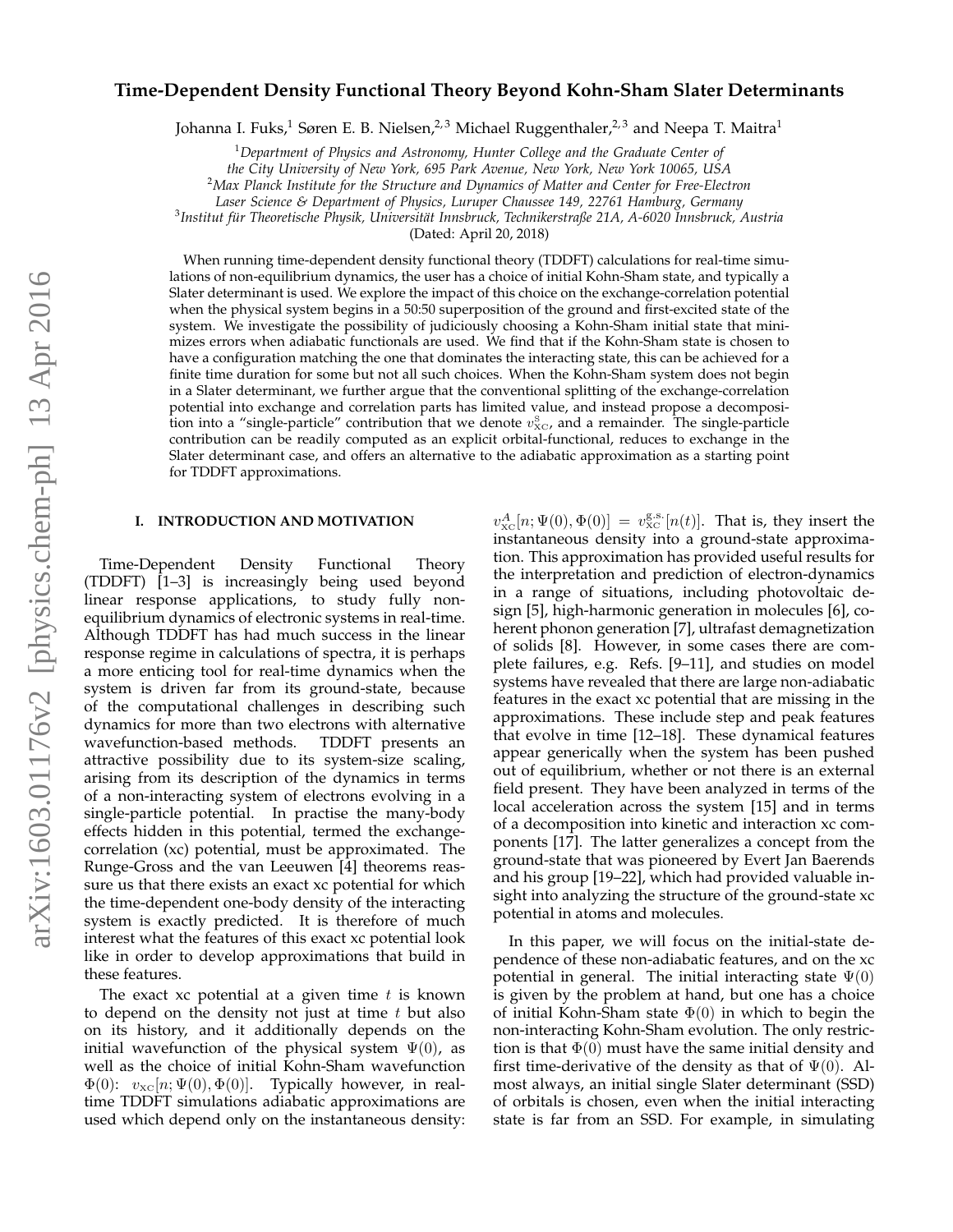photo-induced dynamics, where the true state is a singlet single excitation of the molecule, a typical practise is simply to raise one electron from the Kohn-Sham HOMO and place it in a virtual orbital; spin-adaptation is done after the dynamics is run. The true initial state on the other hand requires at least two Slater determinants for a minimal description. The exact xc potential for model systems with different choices of initial Kohn-Sham states can vary significantly, and so the question arises: Is there an optimal choice of Kohn-Sham initial state, for which the exact xc potential has minimal nonadiabatic features, such that propagating this state using an adiabatic functional yields the smallest errors?

Preliminary investigations considered initial stationary excited states, and suggested the "best" Kohn-Sham initial state when using an adiabatic approximation has a configuration similar to the initial interacting state [23]. That work was limited to studying the exact xc potentials compared with the adiabatic ones at the initial time, while time-propagation was considered only using common adiabatic approximations, since to find the exact xc potential for a Kohn-Sham state that has more than one occupied orbital is very demanding. Refs. [24, 25], on the other hand, used the recently introduced global fixed-point iteration method [24–29] to find the exact xc potential in time for different choices of Kohn-Sham initial state for a given density of two particles interacting via a cosine interaction on a ring.

In this paper we go further, returning to the more physical soft-Coulomb interaction used in Ref. [23], and investigate the exact xc potential for different choices of Kohn-Sham initial states as a function of time using the iteration procedure of Ref. [24, 25], for field-free dynamics of a superposition state. We compare with the adiabatically-exact (AE) approximation, which is defined as the exact ground-state xc potential evaluated on the exact density [30]. This is the best possible adiabatic approximation, and is what the intensive efforts in building increasingly sophisticated approximations for ground-state problems strive towards. We find that although the AE approximation is a better approximation for some choices of Kohn-Sham initial state than others, at least for short times, it is not particularly good for any of them for the strongly non-equilibrium dynamics considered here. We expect therefore the AE propagation to be inaccurate. Instead we introduce a different starting point for TDDFT approximations, based on the time-dependent xc hole of the Kohn-Sham wavefunction. This is motivated by the decomposition of Refs. [17, 31], where the Kohn-Sham wavefunction is used to evaluate the interaction term, and yields an explicit orbital functional. We denote this approximation  $v_{\text{xc}}^{\text{s}}$ , and it contains some non-adiabatic contributions. The exact xc potential is decomposed as  $v_{\rm xc} = v_{\rm xc}^{\rm s} + v_{\rm xc}^{\rm ns}$ which we propose as the basis for a new approximation strategy which is particularly promising in the case of initial Kohn-Sham states that resemble the initial interacting state, going beyond the usual Kohn-Sham SSD.

## **II. MODEL SYSTEM AND DIFFERENT INITIAL STATES**

The soft-Coulomb interaction [32] has been used extensively in strong-field physics as well as in densityfunctional theory as it captures much of the physics of real atoms and molecules. The particular Hamiltonian we choose represents a model of the Helium atom prepared in a superposition state. We place two soft-Coulomb interacting electrons in a one-dimensional (1D) soft-Coulomb well (atomic units are used throughout),

$$
\hat{H} = \sum_{i=1,2} \left( -\frac{1}{2} \frac{d^2}{dx_i^2} - \frac{2}{\sqrt{x_i^2 + 1}} \right) + \frac{1}{\sqrt{|x_1 - x_2|^2 + 1}},\tag{1}
$$

prepared in a 50:50 superposition state of the ground and first-excited singlet state of the interacting system, that is then allowed to evolve freely:

$$
\Psi(0) = \frac{1}{\sqrt{2}} \left( \Psi_0 + \Psi_1 \right),\tag{2}
$$

where  $\Psi_i = \Psi_i(x_1, x_2)$  denote the many-body eigenstates of Hamiltonian (1). The dynamics of the density,

$$
n(x,t) = 2 \int dx' |\Psi(x, x', t)|^2 , \qquad (3)
$$

therefore is a periodic sloshing inside the well, with period  $2\pi/(E_1 - E_0) = 11.788$  a.u. We place the system in a box with infinite walls at  $x = \pm L/2 = 7.5$ au, giving zero boundary conditions at  $\pm L/2$ .

### **A. Different choices of initial Kohn-Sham state**

We will study the features of the exact xc potential evaluated at this many-body density when different initial Kohn-Sham states are propagated. First, we define

$$
\Phi^{(a)}(0) \equiv \frac{1}{\sqrt{1+a^2}} \left( \Phi_0 + a \Phi_1 \right) \tag{4}
$$

where

$$
\Phi_0(x_1, x_2) = \Phi^{\text{g.s.}} = \phi_0^{(a)}(x_1)\phi_0^{(a)}(x_2)
$$
 (5)

is the non-interacting ground-state of an  $((a)$ dependent) potential and

$$
\Phi_1(x_1, x_2) = \frac{1}{\sqrt{2}} \left( \phi_0^{(a)}(x_1) \phi_1^{(a)}(x_2) + \phi_1^{(a)}(x_1) \phi_0^{(a)}(x_2) \right)
$$
\n(6)

is the first non-interacting singlet single-excitation of that same potential;  $\phi_0^{(a)}$  and  $\phi_1^{(a)}$  are the ground and first-excited orbitals of this potential. Clearly the orbitals and potential depend on the parameter  $a$ , but such that in all cases  $\Phi^{(a)}$  reproduces the same initial density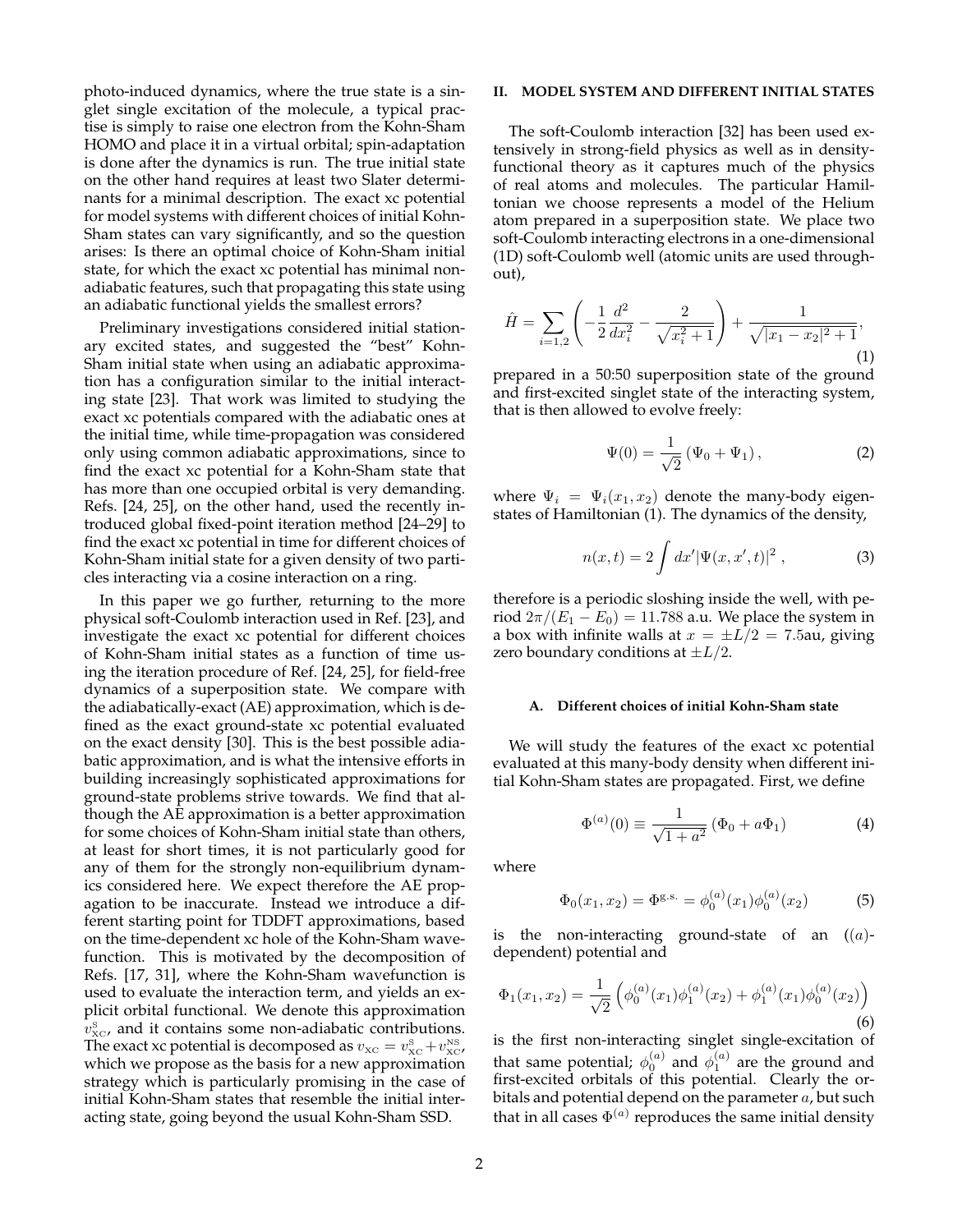and zero current-density as  $\Psi(0)$ . We will consider different values for a, focussing particularly on:

(i)  $\Phi(0) = \Phi^{a=0}$ . By requiring the initial density and zero current-density match, we immediately obtain  $\phi_0^{a=0} = \sqrt{n(x,0)/2}$ . This is the conventional choice for TDDFT, an SSD. The exact xc potential in this case,  $v_{\text{xc}}[n; \Psi(0), \Phi^{a=0}]$  was studied before for this problem in Refs. [15, 17], and large non-adiabatic step and peak features were observed. They are missing in all adiabatic approximations, and even the exact ground-state xc potential i.e. the AE, looks completely different than the exact. A point of the present paper is to explore whether a different choice of initial Kohn-Sham state can reduce these non-adiabatic features.

(ii)  $\Phi(0) = \Phi^{a=1}$ , which is a non-interacting analog of the form of the true interacting state. Unlike in case (i), there are many possible pairs of orbitals with this form that reproduce a given density and current-density. The reason is that here we do not consider a ground state and hence do not have the Hohenberg-Kohn uniqueness theorem. Our choice here has a relatively large overlap with the interacting state. See also (iii).

(iii)  $\Phi(0) = \tilde{\Phi}^{a=1}$ , has the same form of (ii) but with a different pair of orbitals that are eigenstates of quite a different potential, and with a significantly smaller overlap with the true interacting state.

(iv)  $\Phi(0) = \Psi(0)$ ; the initial Kohn-Sham state is chosen identical to the initial interacting state.

In addition to the four states above, we will also show some results for other a but will not study these situations in so much detail.

In Figure 1, we plot the orbitals of these states, and the potentials in which they are eigenstates. While in the case  $a = 0$  we know the form of the initial Kohn-Sham orbitals and the corresponding Kohn-Sham potential analytically as a density-functional,

$$
v_{\rm s}^{\rm g.s.}[n](x) = \frac{1}{2} \frac{\partial_x^2 \sqrt{n(x)}}{\sqrt{n(x)}},\tag{7}
$$

for  $a \neq 0$  we use an iterative method along the lines of Ref. [33]. An exposition of the method is given in appendix A.

Any of these states may be used to initiate a timedependent Kohn-Sham calculation. If the exact xc potential was used, then propagating using  $h^{\rm s}$ ,

$$
h^{s} = \sum_{i=1,2} \left( -\frac{1}{2} \frac{d^{2}}{dx_{i}^{2}} - \frac{2}{\sqrt{x_{i}^{2} + 1}} + v_{H}[n](x_{i}, t) \right) \quad (8)
$$

$$
+ v_{\text{xc}}[n; \Psi(0), \Phi(0)](x_{i}, t) \right)
$$

where  $v_{\text{H}}[n](x_i, t) = \int dx' n(x', t) / \sqrt{(x_i - x')^2 + 1}$  and  $v_{\text{xc}}$  is different for each choice of initial Kohn-Sham state, then the exact time evolving density of the interacting system Eq. (3) is reproduced. In practise, the exact xc potential is unknown. How closely the approximate functionals, in particular, adiabatic ones that depend only on the instantaneous density, approximate



FIG. 1. Non-interacting potential  $v$  (red, solid) for which the  $\phi_0^{(a)}$  (green, long-dashed) and  $\phi_1^{(a)}$  (blue, short-dashed) that form the initial KS wavefunction  $\Phi^{(a)}(0)$ , Eq. (4), are eigenstates. In black, dotted, the initial density  $n(x, 0)$  is plotted.

the exact xc potential gives an indication of how accurately the approximate functional reproduces the density. Since adiabatic functionals neglect all initial-state dependence (and dependence on the density's history), then when evaluated on a given density, it gives the same potential for any of the choices of the Kohn-Sham initial state, unlike the exact xc potential.

In the next section we explain how we find the exact xc potential for a given choice of initial Kohn-Sham state.

# **III. FINDING THE EXACT XC POTENTIAL VIA THE GLOBAL FIXED-POINT METHOD**

To find the exact xc potential for a given physical density evolution is generally a non-trivial task. One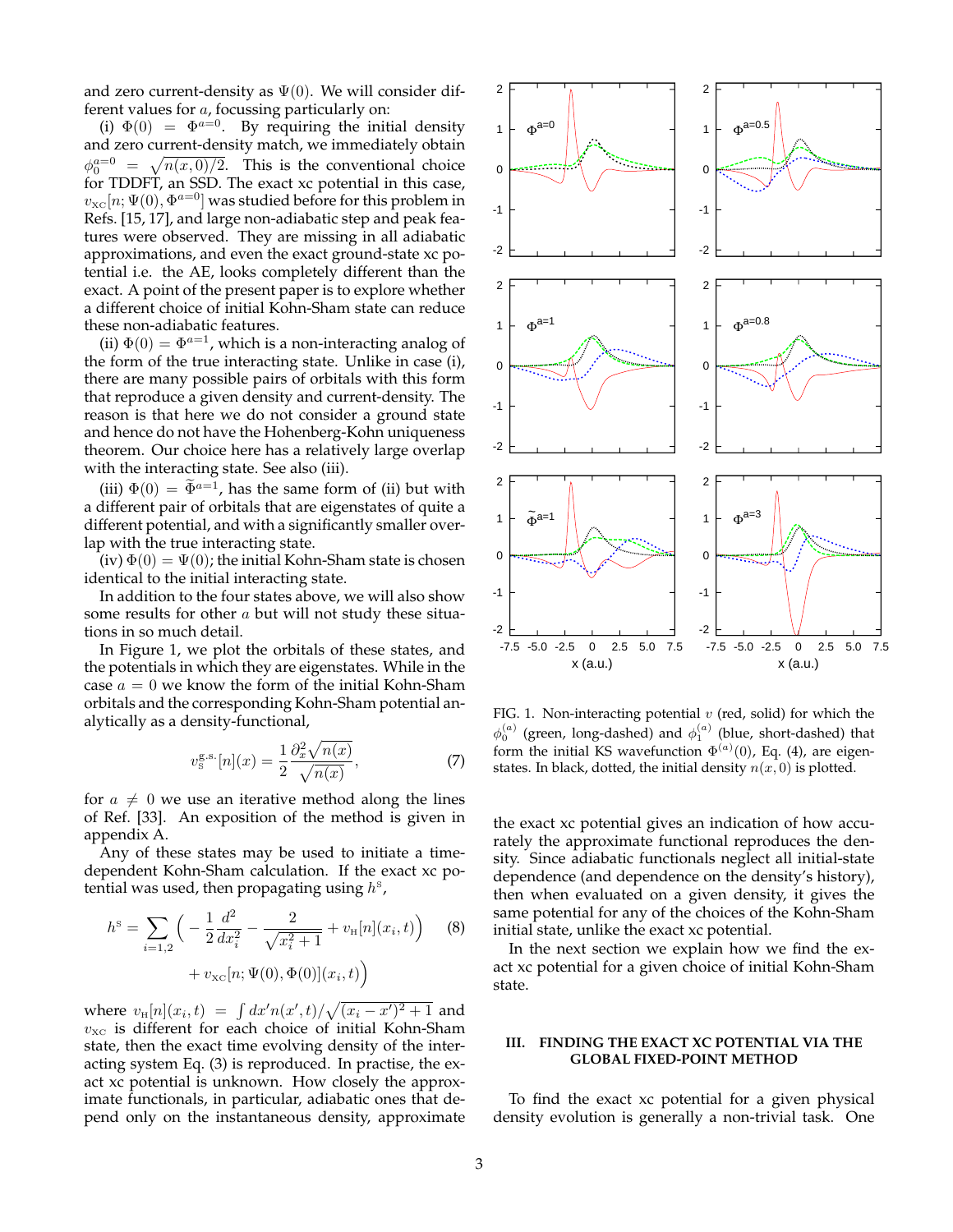must effectively find a one-body potential in which noninteracting electrons evolve yielding the exact physical density of the interacting system at each instant in time; even whether, or when, such a potential exists is not a completely closed question [29]. The nonadiabatic step and peak features that have been highlighted in Refs. [15–17] involve a particularly simple case: two electrons in 1D, where the Kohn-Sham initial state is taken to be a doubly-occupied orbital (as in (i) in the previous section), that evolves as  $\phi(x,t) =$  $|\phi(x,t)|e^{i\alpha(x,t)}$ . The amplitude of this orbital is fixed from requiring the instantaneous density is reproduced,  $n(x,t) = 2|\phi(x,t)|^2$ , while its phase follows from use of the continuity equation in 1D:  $\partial_t n(x,t) = -\partial_x j$  where j is the one-body current,  $j(x,t) = n(x,t)\partial_x \alpha(x,t)$ . Thus the exact Kohn-Sham orbital can be readily reconstructed from knowledge of  $n(x, t)$ , and the Kohn-Sham equation inverted to find the Kohn-Sham potential; subtracting the external and Hartree potentials yields the exact xc potential. Despite the simple procedure (see also [34] for the periodic case), the resulting xc potential displays a wealth of interesting non-adiabatic features, absent in ground-state potentials. For more electrons and more dimensions, a numerical iteration scheme is required instead, and has been performed for quasiparticle propagation in a model one-dimensional 20 electron nano-wire [12] and for two electrons along a two-dimensional ring[25]. Sometimes lattice models can soothe the computational cost [35–38].

### **A. Global Fixed Point Iteration Method**

Even for two electrons in 1D, the inversion to explore different possibilities for Kohn-Sham initial states becomes non-trivial. As soon as more than one Kohn-Sham orbital is involved, one must guarantee not only that the time-dependent density is reproduced at each instant in time from the sum-square of these orbitals, but also that each orbital is evolving consistently in the same one-body potential. In this work, we utilize the global fixed point iteration method recently introduced in Refs. [24–29] to find the exact Kohn-Sham potential for the different choices of initial Kohn-Sham states. This method uses the fundamental equation of TDDFT, which is employed in the founding papers [3, 4] and describes the divergence of the local forces (here in 1D for simplicity)

$$
\partial_t^2 n(x,t) = \partial_x (n(x,t)\partial_x v_s(x,t)) - \partial_x Q_s(x,t), \quad (9)
$$

where  $Q_{\rm s}(x,t) = \langle \Phi(t) | \hat{Q}_{\rm s}(x) \Phi(t) \rangle$  is the internal force density of the Kohn-Sham system due to the momentum-stress forces  $\hat{Q}_{\text{\tiny S}}(x)~=~-i[\hat{j}(x),\hat{T}]$  [39]. In the case of the physical, interacting, system the internal force density also contains a contribution from the interaction forces, i.e.,  $\hat{Q}(x) = -i[\hat{j}(x), \hat{T} + \hat{W}]$  [39]. If we prescribe the density  $n(x, t)$  and fix an initial KohnSham state  $\Phi(0)$ , then Eq. (9) becomes a non-linear equation for the external potential  $v_s[n; \Phi(0)](x, t)$  that reproduces  $n(x, t)$ . The solution to this equation can then be found by an iteration procedure of the form

$$
-\partial_x \left( n(x,t) \partial_x v_s^{k+1}(x,t) \right) = \partial_t^2 (n^k(x,t) - n(x,t)) \tag{10} - \partial_x \left( n^k(x,t) \partial_x v_s^k(x,t) \right),
$$

where we used Eq. (9) to express  $\partial_x Q_{\rm s}^k(x,t)$  in terms of  $v_s^k(x,t)$  and  $n^k(x,t)$ , the density produced by propagating  $\Phi(0)$  with  $v_s^k(x,t)$ . In the case of zero boundary conditions on the wave functions we then solve for  $v^{k+1}_s(x,t)$  by imposing that the potential needs to be even about the boundaries  $x = \pm L/2$  [24, 25, 29]. We then iterate until convergence. [The actual numerical implementation uses a slightly different form of Eq. (10) that also contains the current density and iterates for each individual time step. In this way numerical errors can be suppressed. For a detailed discussion of the algorithm the reader is refered to [25]]. This then allows us to determine the xc potential from

$$
v_{\rm xc}[n; \Psi(0), \Phi(0)] = v_{\rm s}[n; \Phi(0)] - v - v_{\rm H}[n], \quad (11)
$$

where  $v = -2/$ √  $x^2 + 1$  is explicitly given by the problem at hand. (As a functional  $v = v[n; \Psi(0)]$ , the potential that generates the prescribed density from  $\Psi(0)$ in the interacting system, but we do not directly utilize this functional dependence.)

# **IV. RESULTS: THE EXACT TIME-DEPENDENT XC POTENTIAL**

Ref. [15] showed that for the Kohn-Sham noninteracting system to exactly reproduce the density dynamics of the 50:50 superposition state when an SSD is used, the exact xc potential develops large step and peak like features that are completely missed by any adiabatic approximation, even the "best" adiabatic approximation, the AE. Can these features be reduced if the Kohn-Sham system is allowed to go beyond an SSD?

In Figures 2 and 3 we show the exact xc potential  $v_{\text{xc}}[n; \Psi(0), \Phi(0)](x, t)$  at various times for the different choices of Kohn-Sham initial state detailed in Section II. The SSD case,  $\Phi^{a=0}$  is shown in both plots as reference. The evolution of the xc potential for longer times is shown in Figures 4, 5, and 6, for the KS initial state choices  $a = 0$ ,  $a = 1$  and  $\Phi(0) = \Psi(0)$  respectively.

We observe that the exact xc potential is hugely dependent on the choice of initial state. The prominent step feature at  $t = 0$  seen when an SSD is used  $(a = 0)$ , which requires a non-adiabatic functional to be captured, can be significantly reduced when other choices of initial Kohn-Sham state are used. Note that although at  $t = 12$ , in the middle region the step structure might appear more similar for several different choices of initial Kohn-Sham state than at earlier times, at later times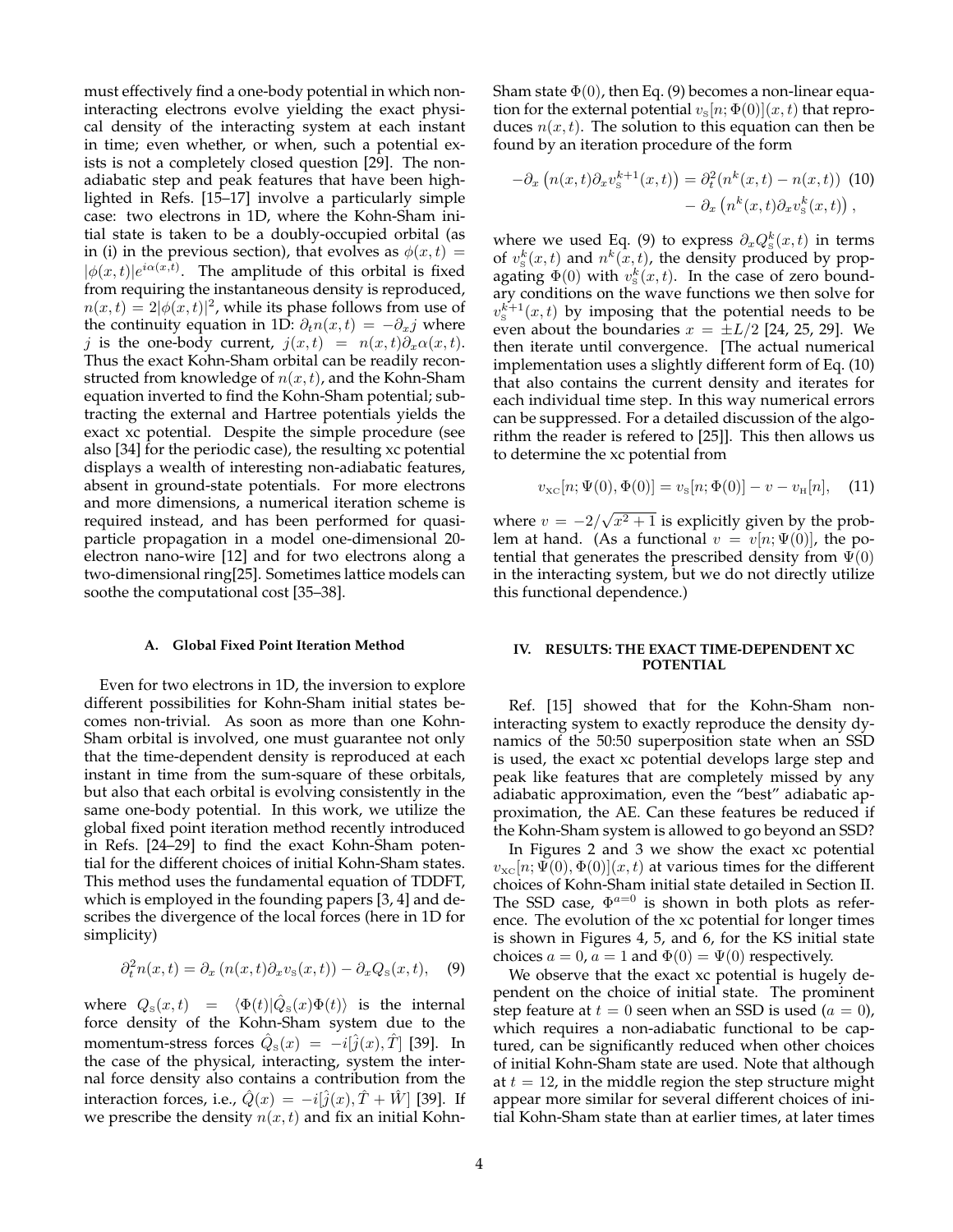

FIG. 2.  $v_{\text{XC}}(x, t)$  for the different choices of KS initial state:  $\Phi(0) = \Phi^{a=0}$  (red, solid),  $\Phi(0) = \Phi^{a=1}$  (green, long-dashed),  $\Phi(0) = \tilde{\Phi}^{a=1}$  (blue, short-dashed),  $\Phi(0) = \Psi(0)$  (pink, dotted) and the adiabatically-exact  $v_{\mathrm{xc}}^{AE}$  (black, long-dashed-dot). The periodicity of the density  $n(x, t)$ , plotted as a guide in grey, short-dashed-dot, is  $T = 11.788$  a.u. The oscillations seen in the potentials at longer times are a feature of our system, and not a numerical artifact; they are converged with respect to spacing and time-step. Please note the  $y$ -scale changes in each plot.

they again become quite different, as clear in Figs 4, 5, and 6.

*Observations for*  $\Phi^{a=1}$  Out of the few-determinant states (i.e. all except for the  $\Phi(0) = \Psi(0)$  case), the smallest xc effects are observed at short times with state  $\Phi^{a=1}$  which mimics most closely the form of the interacting initial state with non-interacting orbitals. The nonadiabatic features are smaller at short times, although still present, as can be seen by comparing with the AE



FIG. 3.  $v_{\text{XC}}(x, t)$  for the different choices of KS initial state:  $\Phi(0) = \Phi^{a=0}$  (red, solid),  $\Phi(0) = \Phi^{a=0.5}$  (green, longdashed),  $\Phi(0) = \Phi^{a=0.8}$  (blue, short-dashed),  $\Phi(0) = \Phi^{a=3}$ (pink,dotted). The density  $n(x, t)$  is plotted in grey, shortdashed-dot.

plotted over the first period (since the density is periodic, and the AE depends only on the instantaneous density, the AE also just repeats over subsequent periods). For longer times though, the non-adiabatic features can get large for  $\Phi^{a=1}$ , where at  $t = 12$  au, for example, we see large oscillations in the tails and a step feature about the same size as that of the SSD case.

*Observations for*  $\widetilde{\Phi}^{a=1}$  However, simply having the right configuration is clearly not enough: at  $t = 0$  the potential for the state  $\widetilde{\Phi}^{a=1}$  has just as prominent a step as the SSD ( $\Phi^{a=0}$ ) case and a very similar shape overall, especially on the left, with small gentle differences on the right except in the right-hand tail of the density where they differ more. Looking back to Fig. 1, the potentials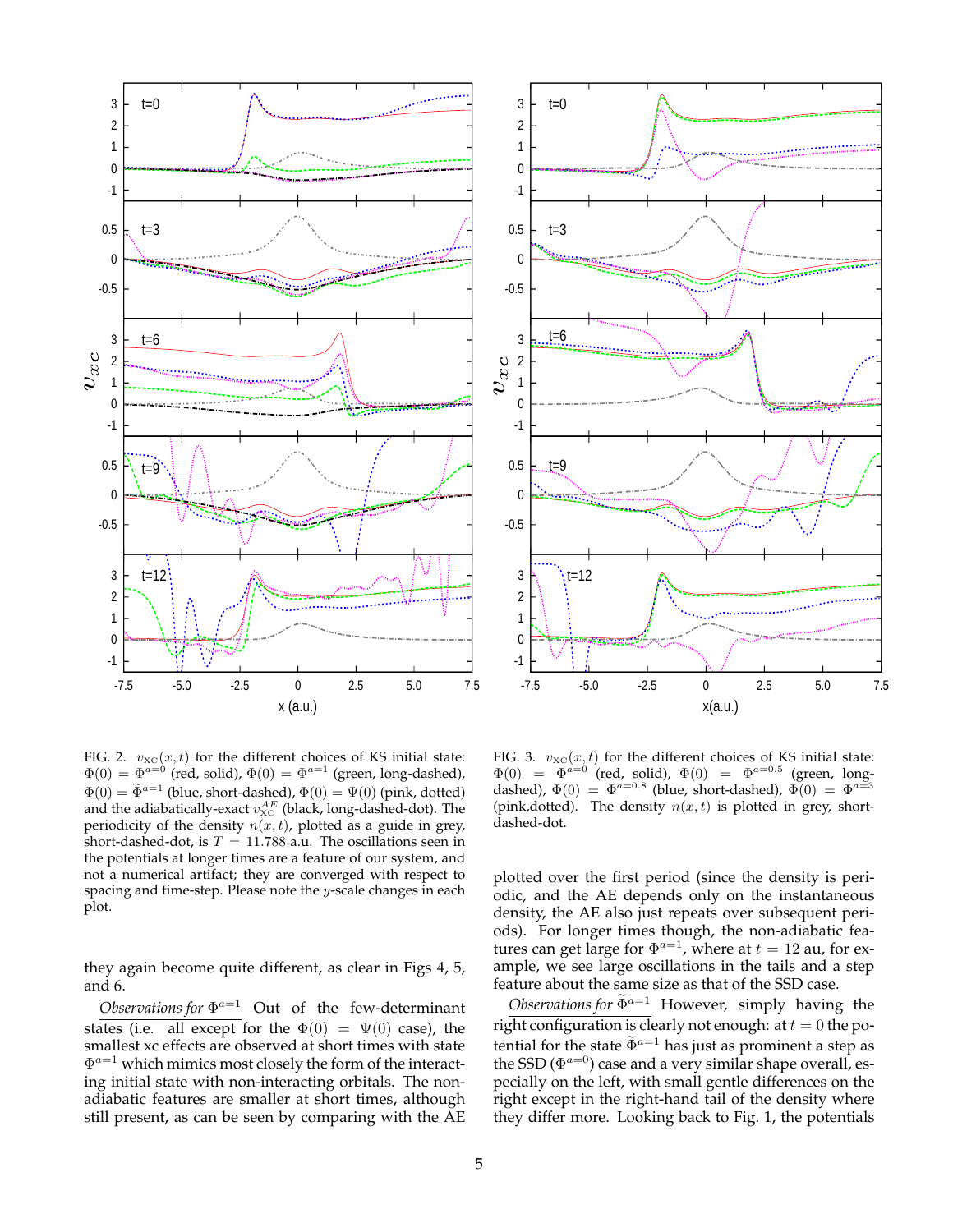

FIG. 4.  $v_{\text{XC}}(x, t)$  for the SSD choice  $\Phi(0) = \Phi^{a=0}$ , shown up to time 15 a.u..



FIG. 5.  $v_{\text{XC}}(x, t)$  for the choice  $\Phi(0) = \Phi^{a=1}$ , shown up to time 15 a.u..

in which the orbitals of  $\tilde{\Phi}^{a=1}$  and  $\Phi^{a=0}$  are eigenstates are almost identical until the initial density gets quite small on the right; in particular, they both possess a relatively sharp barrier near the minimum of the density on the left. The  $\widetilde{\Phi}^{a=1}$  orbitals are trapped between this large peak and the boundary at  $L/2 = 7.5$  (see Fig. 1). The occupied orbital of  $v^{a=0}(x)$  (see upper left figure in Fig. 1) is bound but with an energy lying close to the small barrier on its right, giving it a large tunneling tail. On the other hand,  $v^{a=1}(x)$  binds its lowest orbital more tightly to the position of its well, deeper than the cases of  $v^{a=0}(x)$  and  $\tilde{v}^{a=1}$ . Yet, these states all have the same<br>one-particle density (Eq. 3). Returning now to the xc poone-particle density (Eq. 3). Returning now to the xc potential that keeps the states evolving with the same density at the initial time, Fig. 2 top panel, we observe that the step feature on the left-hand-side is also very similar for the two states  $\tilde{\Phi}^{a=1}$  and  $\Phi^{a=0}$ . This implies that the orbitals have a very similar local acceleration in that region [15], which is not *a priori* obvious. These two KS initial states have a very different nature, and their over-



FIG. 6.  $v_{\text{XC}}(x, t)$  for the choice  $\Phi(0) = \Psi(0)$ , shown up to time 15 a.u..

laps with the initial interacting state are also very different,  $\langle \Psi(0)|\Phi^{a=0}(0)\rangle = 0.9202$  while  $\langle \Psi(0)|\tilde{\Phi}^{a=1}(0)\rangle =$ 0.7819. (In fact  $\langle \Psi(0) | \Phi^{a=1}(0) \rangle = 0.9935$ , much closer to  $\langle \Psi(0)|\Phi^{a=0}(0)\rangle$ , yet the resulting xc potential at the initial time is very different). At longer times, the potentials do begin to differ significantly though as expected. The large step in the potential for  $\Phi^{a=0}$  dynamically oscillates in a periodic manner, while the potential for  $\widetilde{\Phi}^{a=1}$  gets rather unruly quite quickly. Note that the periodicity of the density carries over to the potential for the single-orbital case ( $\Phi(0) = \Phi^{a=0}$ ) and the AE potential, due to the fact that the single Kohn-Sham orbital depends simply and directly only on the density and its first time-derivative (see Sec III). This is not the case for the other Kohn-Sham initial states, and their periodicity is more complicated. Another striking example can be found in [24], where the Kohn-Sham potential for a static density but with the interacting wave function as initial Kohn-Sham state is considered. The Kohn-Sham potential is strongly time-dependent since it needs to keep the static form of the density despite the rapidly changing (multi-determinantal) Kohn-Sham wave function.

*Observations for the other few-determinant states* The potentials for the other few-determinant states in Fig. 3 all have significant step features at the initial time and develop large oscillatory features quite quickly. The  $\Phi^{a=0.5}$ case remains relatively close to the SSD case on the scale shown, while the xc potential for  $\Phi^{a=3}$  has large wells and barriers throughout. The case of  $\Phi^{a=0.8}$  is the one closest to the "best" few-determinant state  $\Phi^{a=1}$  shown on the left for short times, but develops already a large step after half a period.

*Observations for*  $\Phi(0) = \Psi(0)$  The choice of the (manydeterminant) state  $\Phi(0) = \Psi(0)$  yields a potential strikingly smaller than all the other potentials at  $t = 0$ , which is very close to the AE potential. After already half a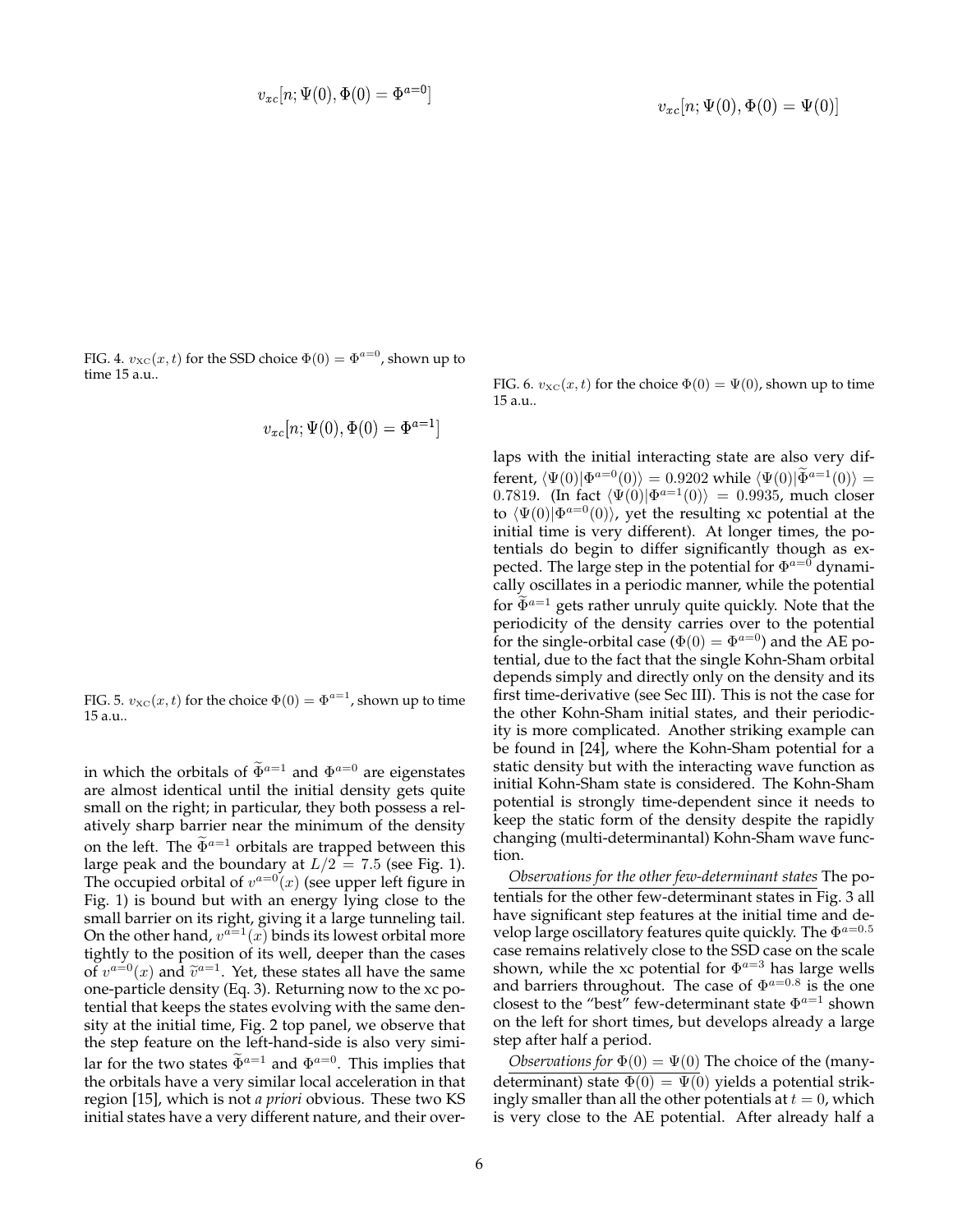period however, the potential, grows for this case too, along with steps and peaks. Note that the oscillations seen after half a period are a feature of our system, and not numerical artifacts; they are converged with respect to numerical parameters.

At this point we wish to stress that it is not that we necessarily are striving to find the smallest xc potential; rather, we are trying to find one with either the smallest non-adiabatic features such that the usual adiabatic approximations would work best, *or* that is in some other way somehow amenable to practical approximations. Of course, the latter is not a very clearly-defined goal, however we discuss a few approaches in the next section. For now, regarding the AE approximation, we see that it is a very poor approximation for most the choices of initial state we have studied, the exception being the case  $\Phi(0) = \Psi(0)$  at very short times (within a quarter of a period). We will in fact find an even better approximation to the potential for  $\Phi(0) = \Psi(0)$  for very short times in the next section.

# **V. DECOMPOSITIONS AND APPROXIMATIONS OF THE XC POTENTIAL**

Often when considering approximations, it is natural to decompose the exact xc potential into parts that could be treated at different levels of approximation. We will discuss here four different types of decompositions.

*Exchange and Correlation* The first is the common decomposition into exchange and correlation, as has been traditionally done in ground-state density functional theory (DFT) and electronic structure theory in general. Exchange implies interaction effects beyond Hartree that account only for the Pauli exclusion principle; it arises very naturally therefore in any theory that utilizes an SSD reference, since an SSD takes care of the antisymmetry but does not introduce any other interaction effects. For example, the ground-state DFT (or Hartree-Fock) exchange energy is defined exactly as the expectation value of the electron-electron operator in the Kohn-Sham (or Hartree-Fock) SSD minus the Hartree energy. This decomposition has affected the development of functional approximations. The exchange energy is known exactly, is self-interaction-free, and dominates over correlation for atomic and molecular ground-states at equilibrium geometries. Because of this, some developers argue the exact exchange energy should be used [40], while others [41] make the case that exchange and correlation should be approximated together to make use of error cancellation, especially for the electron-pair bond in molecules where correlation becomes large. Now, in the time-dependent theory a new element arises: the possibility of using Kohn-Sham states that are not SSDs throws into question the relevance of this separation into exchange and correlation. If we were to define exchange via interaction effects beyond Hartree introduced by considering the interaction operator on a Kohn-Sham state that is not an SSD, then clearly this includes more than just the effects from the Pauli exclusion principle. If we preserve the meaning of exchange as representing Pauli exclusion then, for two electrons in a spin-singlet as we have,  $v_x = -v_H/2$ , independent of the choice of the initial Kohn-Sham state. The exchange potential therefore for any two-electron singlet dynamics is adiabatic and has the shape of a simple well "under" the density, with all the more interesting structure seen in Figs 2 and 3 appearing in the correlation potential.

*Adiabatic and Non-Adiabatic* The second decomposition we discuss is the usual one made in TDDFT: into adiabatic (A) and non-adiabatic (NA) (also termed dynamical) components, defined as

$$
v_{\rm xc}[n; \Psi(0), \Phi(0)] = v_{\rm xc}^{\rm A}[n(t)] + v_{\rm xc}^{\rm NA}[n; \Psi(0), \Phi(0)] \; , \; (12)
$$

where

$$
v_{\text{xc}}^{\text{A}}[n] = v_{\text{xc}}^{\text{g.s.}}[n] = v_{\text{s}}^{\text{g.s.}}[n] - v^{\text{g.s.}}[n] - v_{\text{H}}[n].\tag{13}
$$

If the exact ground-state xc potential is used in Eq. (13), this defines the AE potential, which we plotted in Fig. 2 and discussed in previous section. In our specific case we have given  $v_{\rm s}^{\rm g.s.}[n]$  explicitly in Eq. (7). For  $v^{\rm g.s.}[n]$  we employed the iteration method outlined in appendix A. In practise, most calculations in TDDFT use an adiabatic approximation, setting  $v_{\text{xc}}^{\text{NA}} = 0$  and choosing one of the myriad approximations developed for the ground-state on the right-hand-side of Eq. (13). Given that the "best" adiabatic approximation, the AE, is not close to the exact xc potential for any of the choices of initial Kohn-Sham state except at very short times for the  $\Phi(0) = \Psi(0)$ choice, it is unlikely that any adiabatic approximation will propagate accurately for this dynamics.

*Kinetic and Interaction* A third decomposition is in terms of kinetic and interaction components [4, 17, 31], which has only recently been studied to understand better the nature of the xc potential, in particular the nonadiabatic step and peak features that appear in nonequilibrium dynamics [15, 17]. A similar decomposition was pioneered by Evert Jan Baerends and his group for the ground-state case [19–22], where it provided an insightful analysis of step and peak features in groundstate potentials of atoms and molecules. The groundstate xc potential is expressed in terms of kinetic, hole, and response components. The kinetic and response components display peak and step features in intershell regions in atoms, bonding regions in molecules, becoming especially prominent at large bond-lengths, where they tend to be an indication of static correlation. In the time-dependent case, we define the interaction (W) and kinetic (T) terms

$$
v_{\rm xc} = v_{\rm xc}^W + v_{\rm c}^T \tag{14}
$$

via Eq. (9)

$$
-\partial_x \left( n(x,t) \partial_x v_{\mathcal{C}}^T(x,t) \right) = \partial_x \langle \Psi(t) | \hat{Q}_{\mathcal{S}}(x) \Psi(t) \rangle \tag{15} - \partial_x \langle \Phi(t) | \hat{Q}_{\mathcal{S}}(x) \Phi(t) \rangle
$$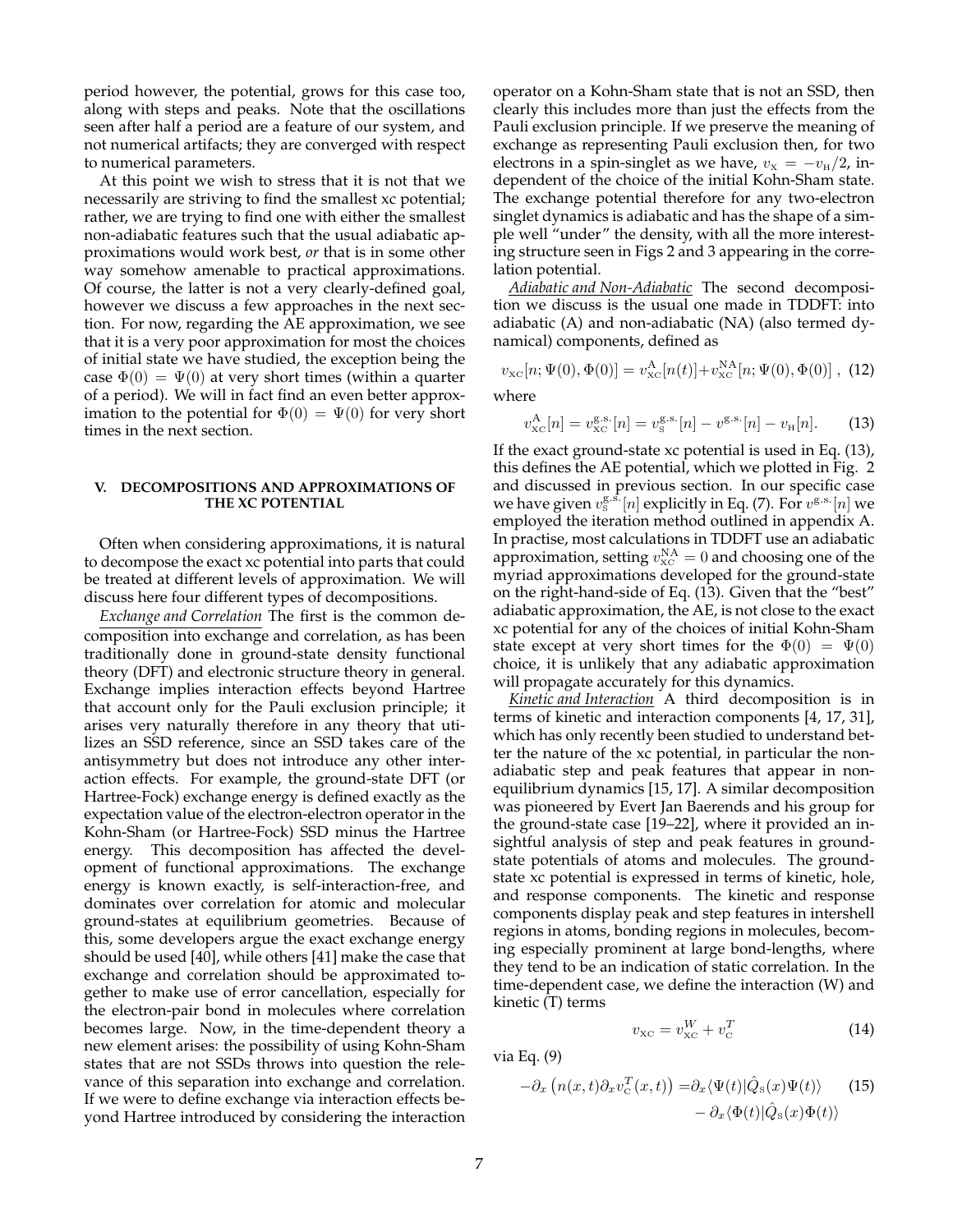$$
-\partial_x \left( n(x,t) \partial_x v_{\text{xc}}^W(x,t) \right) - \partial_x \left( n(x,t) \partial_x v_{\text{H}}(x,t) \right) \tag{16}
$$

$$
= -i \partial_x \langle \Psi(t) | [\hat{j}(x), \hat{W}] \Psi(t) \rangle
$$

which can be solved for as

$$
v_{\rm xc}^W = \int^x dx'' \int n_{\rm xc}(x', x'', t) \frac{\partial}{\partial x''} w(|x' - x''|) dx' (17)
$$

$$
v_{\rm c}^{T} = \int_{0}^{x} \frac{1}{4n(x'',t)} \left( \frac{d}{dx'} - \frac{d}{dx''} \right) \left( \frac{d^{2}}{dx''^{2}} - \frac{d^{2}}{dx'^{2}} \right) (18)
$$

$$
(\rho_{1}(x',x'',t) - \rho_{1,S}(x',x'',t))|_{x'=x''} dx''
$$

where  $n_{\text{xc}}$  is the xc hole, defined via the pair density,  $(0, x, t)$  =  $N(N (1) \sum_{\sigma_1...\sigma_N} \int |\Psi(x'\sigma_1, x\sigma_2, x_3\sigma_3...x_N\sigma_N; t)|^2 dx_3...dx_N =$  $n(x,t)(n(x',t) + n_{\text{xc}}(x',x,t)),$  and  $\rho_1(x',x,t)$  =  $N \sum_{\sigma_1...\sigma_N}\int dx_2...dx_N \Psi^*(x'\sigma_1,x_2\sigma_2...x_N\sigma_N;t)\times$ 

 $\Psi(x\sigma_1, x_2\sigma_2 \dots x_N\sigma_N; t)$  is the spin-summed one-body density-matrix, and analogously for the Kohn-Sham system. The equations are written for the 1D case for simplicity. In Ref. [17] it was shown that for the SSD choice of Kohn-Sham initial state,  $\Phi^{a=0}$ , both  $v_{\mathrm{C}}^{T}$  and  $v_{\mathrm{xc}}^W$  display step structure although often that in  $v_{\mathrm{c}}^T$ dominates. It was found in Ref. [17] that the error made by the adiabatic approximation to  $v_{\mathrm{c}}^{T}$  is very large, typically larger than that made to  $v_{\text{xc}}^W$ ; the latter can be decomposed into the Coulomb potential of the xc hole and a correction, where the AE approximation does a fair job for the former. Although  $\tilde{v}_{\rm xc}^W$  is independent of the choice of initial Kohn-Sham state,  $v_c^T$  is heavily dependent on it. Figure 7 plots  $v_{\rm xc}^W$  and  $v_{\rm C}^T$  for Kohn-Sham initial state choices  $\Phi^{a=0}, \Phi^{a=1}, \tilde{\Phi}^{a=1}, \Psi(0)$  at several times. We see again that for the few-determinant states,  $v_{\rm c}^T$  dominates the potential at the initial time and at half period ( $t \, \sim \, 6$ ). For the choice  $\Phi(0) \, = \, \Psi(0)$ ,  $v_{\rm c}^T$ is identically zero at  $t = 0$ ; the entire xc potential is initially in the interaction term  $v_{\text{xc}}^W$ , which is small. At later times however,  $v_c^T$  becomes large also for this choice of KS initial state.

*Single-particle and Remainder* From the previous decomposition, a natural question then arises: if we approximate  $v_{\text{xc}}^{W}$  by inserting the instantaneous Kohn-Sham xc hole on the right-hand-side of Eq (18), then how well does it do? If we made the analogous approximation to  $v_{\mathrm{c}}^{T}$ , approximating the true density-matrix by the Kohn-Sham one, it would yield zero, so such an approach would have to be used either if some other approximation for  $v_c^T$  was used in conjunction, or if  $v_{\rm c}^T$  itself is very small. Indeed the latter occurs when  $\Phi(0) = \Psi(0)$  for very short times. At the initial time, it is clear from Eq. (19) that when  $\Psi(0) = \Phi(0)$ ,  $v_{\text{xc}}^T = 0$ and  $v_{\text{xc}} = v_{\text{xc}}^W$ . This observation motivates therefore a fourth decomposition:

$$
v_{\rm xc} = v_{\rm xc}^{\rm s} + v_{\rm xc}^{\rm ns} \tag{19}
$$



FIG. 7.  $v_{\rm C}^T$  for the different choices of Kohn-Sham initial state:  $\Phi(0) = \Phi^{a=0}$  (red, solid),  $\Phi(0) = \Phi^{a=1}$  (green, long-dashed),  $\Phi(0) = \widetilde{\Phi}^{a=1}$  (blue, short-dashed),  $\Phi(0) = \Psi(0)$  (pink, dotted).  $v_{\text{XC}}^W$  is independent of the choice of initial Kohn-Sham state, shown in black (dashed-dot).

where the  $v_{\rm xc}^{\rm s}$  represents the "single-particle" contribution

$$
v_{\rm xc}^{\rm S} = \int^x dx'' \int n_{\rm xc}^{\rm S}(x', x'', t) \frac{\partial}{\partial x''} w(|x' - x''|) dx' \tag{20}
$$

where  $n_{\text{xc}}^{\text{s}}(x', x'', t)$  is defined via  $P^{\text{s}}(x', x, t) \equiv N(N - t)$ 1)  $\sum_{\sigma_1...\sigma_N} \int |\Phi(x'\sigma_1, x\sigma_2, x_3\sigma_3...x_N\sigma_N; t)|^2 dx_3...dx_N =$  $n(x,t) (n(x',t) + n_{\text{xc}}^{\text{s}}(x',x,t))$  and  $v_{\text{xc}}^{\text{NS}}$  represents the remainder, the non-single-particle component. In fact,  $v_{\rm xc}^{\rm s}$ , which may be viewed as an orbital-dependent functional [31], is relatively simple to compute and to propagate with, so if  $v_{\rm xc}^{\rm s}$  is a good approximation to  $v_{\rm xc}$ , then this would represent a promising new direction for functional development. Clearly, whether it is a good approximation or not depends strongly on the choice of the Kohn-Sham initial state. If an SSD is chosen,  $v_{\text{xc}}^{\text{s}}$ reduces to the time-dependent exact-exchange approximation. In the general case, it includes some correlation. Our previous plots suggest that, for the field-free evolution of the 50:50 superposition state with the chosen Kohn-Sham initial states we are studying at present, although  $v_{\rm xc}^{\rm s}$  may be a reasonable approximation to  $v_{\rm xc}^W$  it will be a poor approximation to  $v_{\text{xc}}$  because of the dominating  $v_{\text{xc}}^T$  component, except for the case  $\Psi(0) = \Phi(0)$ where it will be very good at short times but likely not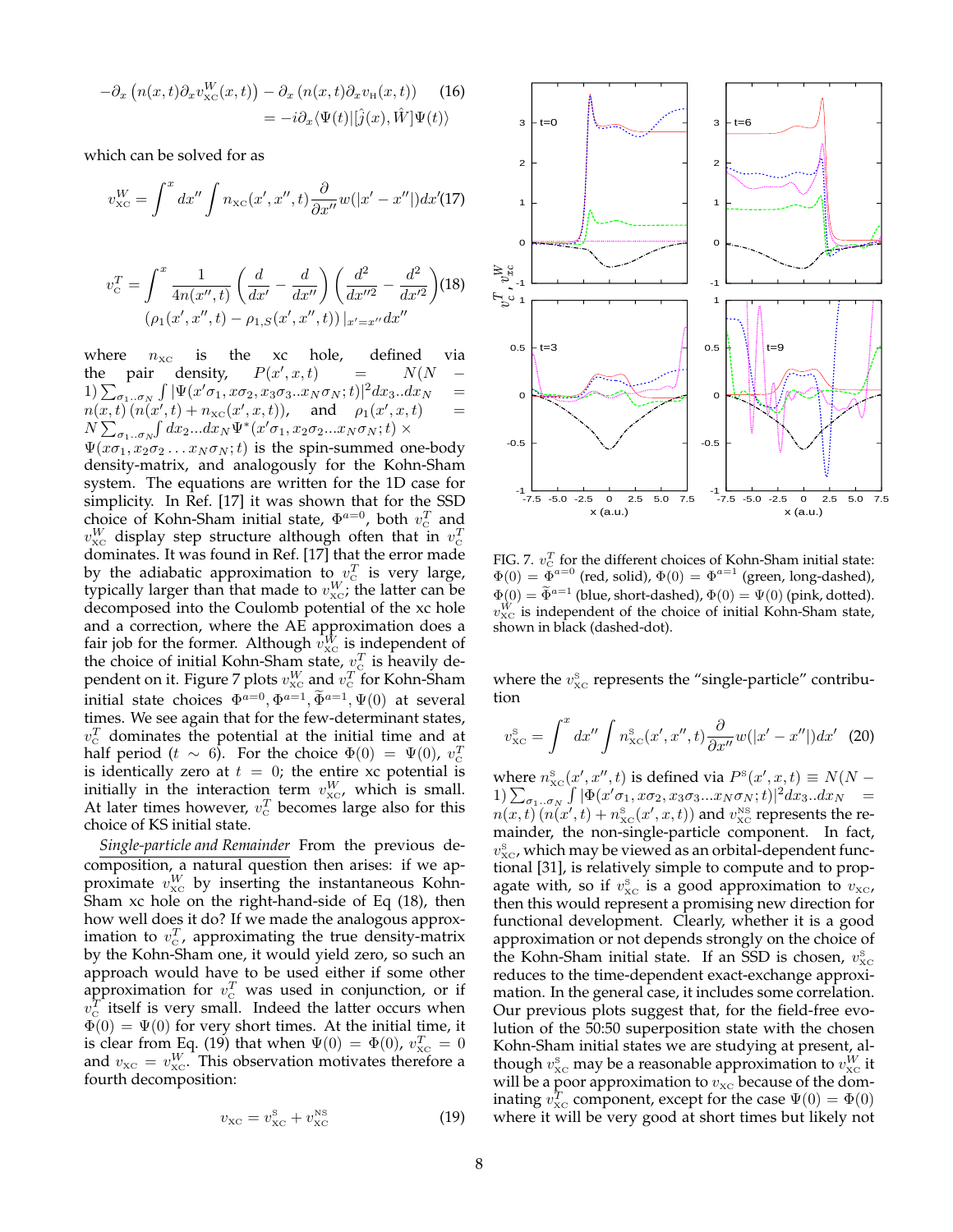good at longer times.

Figures 8 and 9 verify this. Figure 8 shows that  $v_{\text{xc}}^{\text{s}}$ is an excellent approximation to  $v_{\text{xc}}^W$  for the case  $\Phi(0) =$  $\Psi(0)$ , especially at earlier times. It is also not a bad approximation for the other initial state choices. Figure 9 compares then the approximation  $v_{\rm xc}^{\rm s}$  to the full  $v_{\rm xc}$  for the cases in which  $v_{\rm c}^T$  is the smallest,  $\Phi(0) = \Psi(0)$  and  $\Phi(0) = \Phi^{a=1}$ , along with the AE xc potential, and bears out the expectations of the previous paragraph.

The integrated nature of  $v_{\text{xc}}^W$  (see Eq. 18) makes it much more forgiving to approximate xc holes, than the  $v_{\rm c}^T$  is to the density-matrix; the high number of derivatives in Eq. 19 make  $v_{\rm c}^T$  very sensitive.



FIG. 8.  $v_{\rm XC}^{\rm S}$  for the different choices of Kohn-Sham initial state:  $\Phi(0) = \widetilde{\Phi}^{a=0}$  (red, solid),  $\Phi(0) = \Phi^{a=1}$  (green, long-dashed),  $\Phi(0)=\widetilde{\Phi}^{a=1}$  (blue, short-dashed),  $\Phi(0)=\Psi(0)$  (pink , dotted) versus  $v_{\text{XC}}^W$  (black, dashed-dot). Notice that  $v_{\text{XC}}^S$  approximates well  $v_{\text{XC}}^{W}$  for all choices of KS initial state, especially for the choice  $\Phi(0) = \Psi(0)$  at early times.

# **VI. CONCLUSIONS AND OUTLOOK**

Initial-state dependence is a subtle aspect of the exact xc potential of TDDFT that has no precedent in groundstate DFT. Here we have explored the possibility of exploiting it to ease the job of the xc functional, i.e. to investigate whether, for a given initial state of the interacting problem, there is a "most suitable" Kohn-Sham initial state to use such that features of the xc functional



FIG. 9.  $v_{\text{XC}}$  and  $v_{\text{XC}}^{\text{S}}$  for the choices of KS initial state:  $\Phi(0)$  =  $\Phi^{a=1}$  (green solid; red short-dashed), $\Phi(0) = \Psi(0)$  (pink longdashed; blue dotted) along with the AE xc potential (lightblue, dot-dashed) and  $v_{\text{xc}}^W$  (black, dot-long-dashed).

are simpler to approximate. We note that most calculations today assume an SSD for the Kohn-Sham system, but the theory has no such restriction. We have focussed only on one case, field-free evolution of a 50:50 superposition of a ground and first-excited state of a twoelectron problem. This is, arguably, one of the most difficult cases for conventional approximations in TDDFT, given the extreme non-equilibrium nature of the dynamics. At the same time, although the results here are discussed specifically for this particular evolution, they have consequences also for dynamics driven by external fields when beginning in the ground state, since such superpositions can be reached in the interacting system, yet the Kohn-Sham state at all times is restricted to whatever configuration it began in.

Earlier work had shown that if an SSD is chosen as the Kohn-Sham state, large dynamical features, such as steps and peaks, appear in the potential from the very onset of the dynamics. These are completely missed by any adiabatic approximation and have a dependence on the density that is non-local in space and time. It has remained so far a challenge to derive approximate density-functionals with memory that incorporate these features, and so adds much motivation to the complementary path we investigate here, whether one can exploit initial-state dependence to reduce their size.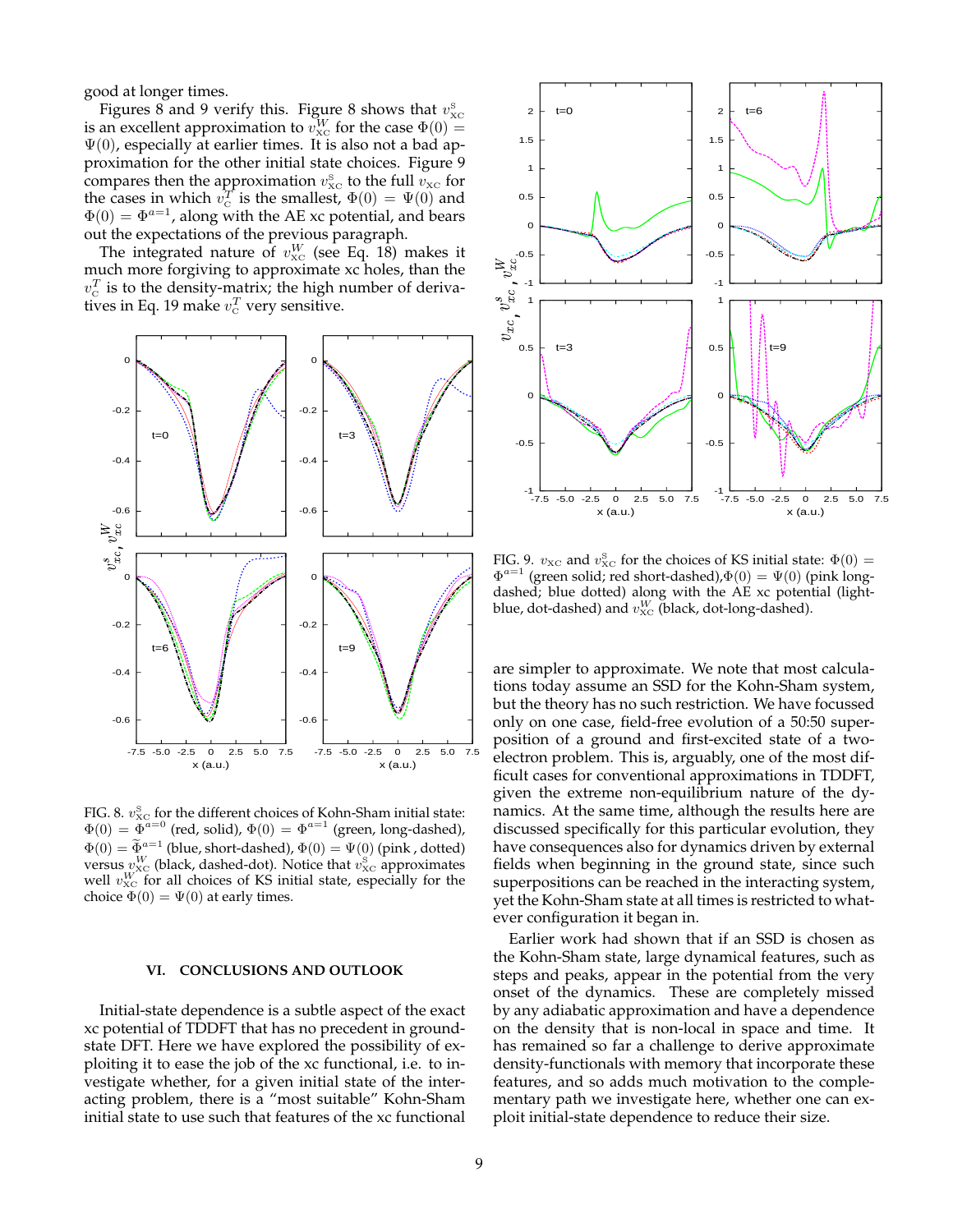We have found that if the Kohn-Sham state is chosen to also have the form of a 50:50 superposition state, then one can find such a state for which the non-adiabatic step and peak features are small at short times. But at longer times (in our case, within one period of the dynamics), the non-adiabatic features can get large, as large as the SSD choice. However simply having the right configuration is not enough; other initial states with this configuration can be found for which the nonadiabatic features are again large even at short times. Having said that, perhaps there is another Kohn-Sham state of this form that we just did not find, that has actually smaller non-adiabatic features. If we instead consider the correlated many-body interacting state as the initial Kohn-Sham state, then we find that at very short times, the adiabatic approximation becomes a very accurate approximation to the xc potential, however even after half a period, dynamical step and peak features reappear that are larger than the best few-determinant choice. We can conclude that for very short times, the choice of  $\Phi(0) = \Psi(0)$  is best if one must use an adiabatic approximation, while at longer but still short times (on the time-scale of the dynamics), a judicious choice of a Kohn-Sham initial state with the same configuration as the interacting state is likely a better choice. This particular conclusion is not universally true, e.g. if the initial interacting state is a ground state, then the adiabatic approximation works best at short times if the Kohn-Sham state is a non-interacting ground-state, and the AE becomes then exact at the initial time [23].

We propose a new direction for developing approximations for the xc potential in cases where the Kohn-Sham state is chosen generally (i.e. not restricted to an SSD). This is based on decomposing the exact expression for the xc potential arising from the force-balance equation of TDDFT into a single-particle component and the remainder. One can express the exact xc potential as two contributions, one is a kinetic term, and the other is an interaction term. The single-particle component,  $v_{\rm xc}^{\rm s}$ has only terms arising from the interaction, but evaluated using the Kohn-Sham xc hole; it reduces therefore to exchange in the SSD limit, but in the general case, includes correlation components too. It is straightforward to compute as an orbital functional, and we found that, for initial Kohn-Sham states judiciously chosen as discussed above, it gives an extremely good approximation to the exact interaction term, and a very good approximation to the full xc potential for short times. At longer times, the kinetic term becomes important and  $v_{\text{xc}}^{\text{s}}$  becomes inaccurate. Future work involves focussing then on developing new approximations for the kinetic component of the xc potential while utilizing  $v_{\rm xc}^{\rm s}$  for the interaction component.

### **ACKNOWLEDGMENTS**

Financial support from the National Science Foundation CHE-1152784 (N.T.M), and Department of Energy, Office of Basic Energy Sciences, Division of Chemical Sciences, Geosciences and Biosciences under Award DE-SC0008623 (for J.I.F) are gratefully acknowledged. S.E.B.N. and M.R. acknowledge financial support by the FWF (Austrian Science Fund) through the project P 25739-N27.

# **Appendix A: Finding adiabatic potentials and eigenstates for a given density and current**

To find a potential  $v(x)$  for a given form of the Hamiltonian, i.e., interacting or non-interacting, that has an eigenstate which reproduces a given density  $n(x)$  and current density  $j(x) = 0$ , we employ an iterative method along the lines of van Leeuwen [33]. The iteration steps read

$$
v_{k+1}(x) = v_k(x) + \delta \left( \frac{n_k(x)}{n(x)} - 1 \right), \quad (A1)
$$

where  $n_k(x)$  is the density of the eigenstate of  $v_k(x)$ and we choose  $\delta > 0$  small enough. We see that the procedure in each iteration simply increases the potential where the density is too large, to push away density, and decreases the potential where the density is too small, to collect more density. If we prescribe a groundstate density (no nodes) and use the ground-state density  $n_k(x)$  of  $v_k(x)$  in each iteration then, if the procedure converges, the solution is a unique ground-state due to the Hohenberg-Kohn uniqueness theorem. In this way we can determine the ground-state potentials  $v^{g.s.}[n](x)$ (see Eq. (13) and discussion thereafter) in the interacting case. This would also work in the non-interacting case, but in our two-particle spin-singlet case the groundstate potential in the non-interacting case is known explicitly and hence we can directly use Eq. (7).

On the other hand, if we restrict the form of our Kohn-Sham wave function  $\Phi^{(a\neq0)}$  in the above iteration scheme and thus have

$$
n^{(a)}(x) = \frac{(2+a^2)\phi_0(x)^2 + 2\sqrt{2}a\phi_0(x)\phi_1(x) + a^2\phi_1(x)^2}{(1+a^2)},
$$
(A2)

we are constructing an excited state of a non-interacting problem. Hence, if we converge, we can no longer rely on the Hohenberg-Kohn uniqueness theorem and consequently we can find several solutions, such as in the case  $a = 1$  (see cases (ii) and (iii) in section II).

<sup>[1]</sup> C. A. Ullrich, *Time-dependent density-functional theory: concepts and applications* (Oxford University Press, 2011).

<sup>[2]</sup> M. A. Marques, N. T. Maitra, F. M. Nogueira, E. K. Gross, and A. Rubio, eds., *Fundamentals of time-dependent density*